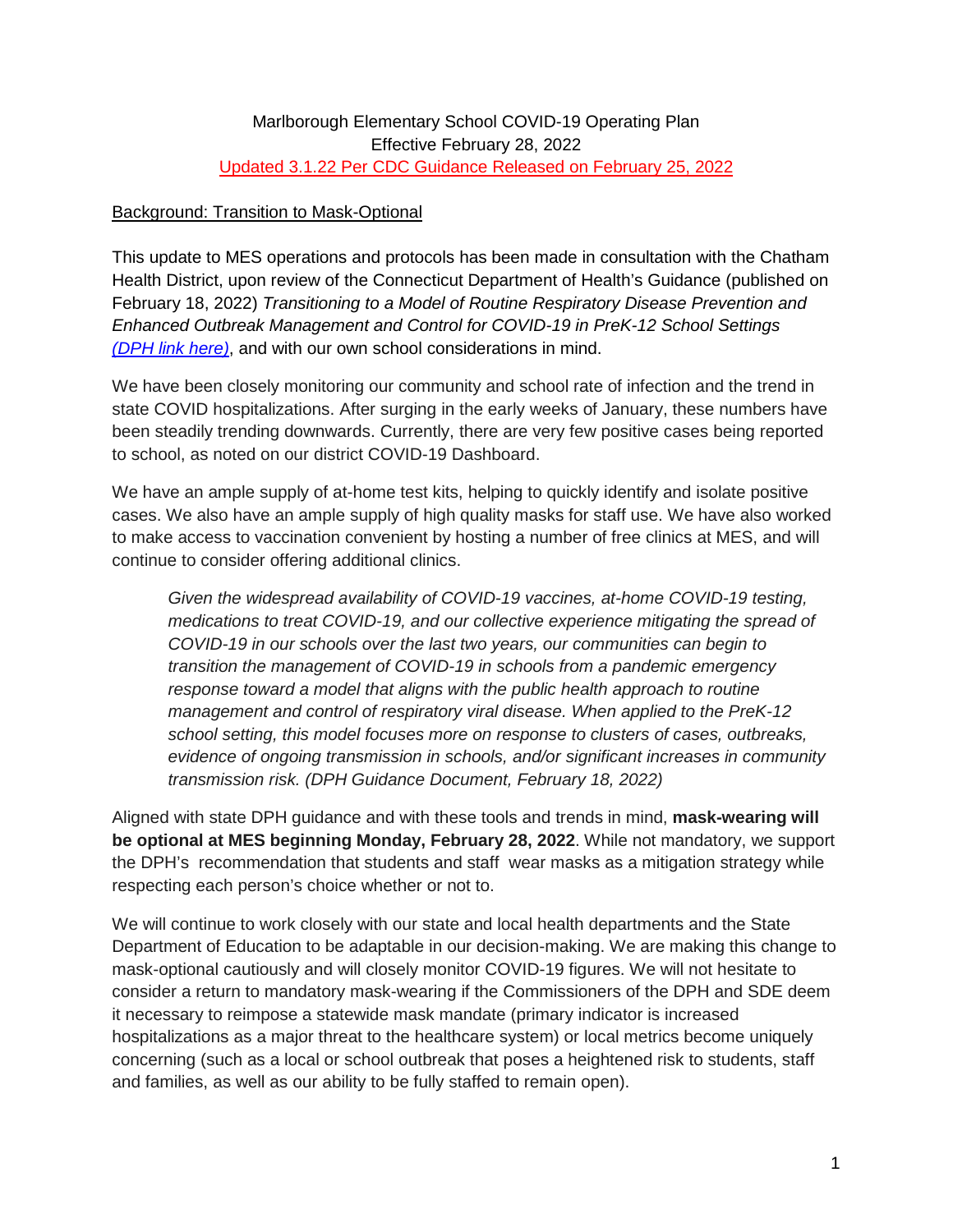The DPH recommends that students and staff self-test just prior to going mask-optional. We will send a kit (containing two tests) home with each student in their backpack on Thursday, February 24th. Staff kits will be in school mailboxes. Ideally, one test should be performed at home in the morning prior to leaving for school on Monday, February 28th.

## General COVID-19 Public Health Guidance

In order to protect yourself, your children, and others from COVID-19:

- Avoid large indoor social gatherings if you are unvaccinated or at high risk for severe COVID-19 disease.
- Get vaccinated if you are eligible and have not already done so.
- Get a booster shot if you are eligible.
- Get tested for COVID-19 especially if you are sick, or as close as possible before gathering in large groups even if you feel well.
	- At-home tests are a convenient way to accomplish this.
	- At-home tests can be ordered online (now at no cost using [www.covidtest.gov\)](http://www.covidtest.gov/) and at many local pharmacies, and are eligible for reimbursement from health insurers.
- STAY HOME if you are sick or have tested positive for COVID-19 in the past 5 days, and do not leave home (isolate) until at least 5 days have passed since your symptoms began or since you tested positive, and you are feeling much better, and you no longer have a fever.
- Wear a mask in crowded indoor public settings.

### MES COVID-19/Respiratory Disease Management Going Forward

*During times when COVID-19 metrics and/or other local conditions indicate that the risk of COVID-19 transmission in the community and schools is generally stable at a relatively low level, DPH advises that school districts may wish to transition to a routine disease prevention model for managing COVID-19 risk in the PreK-12 schools.* (DPH Guidance Document, February 18, 2022)

MES will employ what the DPH describes as "Routine Strategies" for COVID-19 prevention. Many of these routines have been in place at MES, and will continue or are revised as of February 28th as follows:

- Encourage COVID-19 vaccination.
- Support students and staff who choose to continue wearing a mask even when not required to.
	- We recommend that students and staff wear masks as a mitigation strategy and respect everyone's choices whether or not to.
	- The school will not discriminate against any student or staff member who chooses to wear or not wear a mask, nor will we tolerate any criticism, bullying or harassment related to an individual's choice as to mask-wearing. As always, our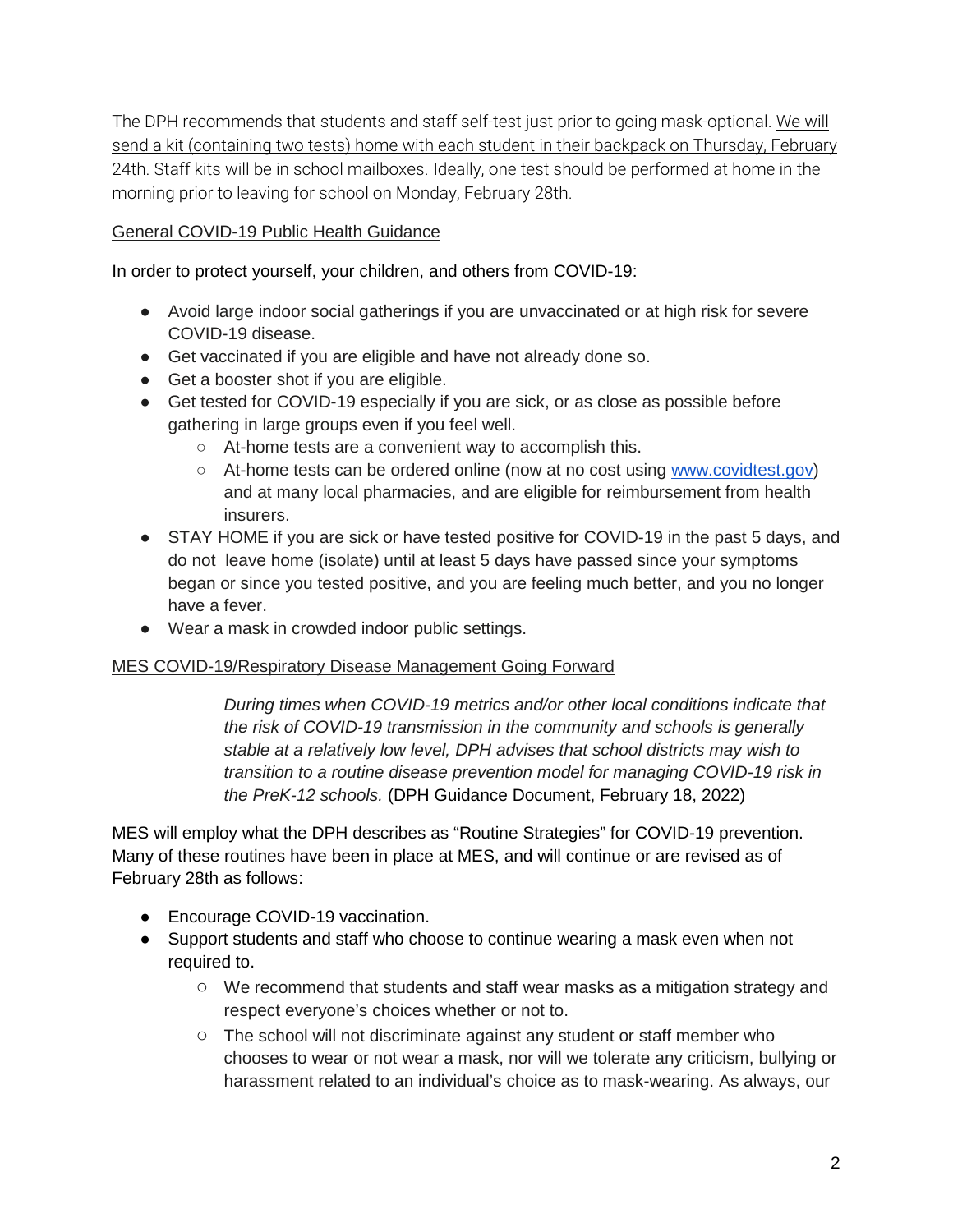classrooms are student-centered, friendly environments and we will not allow children to tease or target one another about their mask choice.

- Please note that our employees will not be checking, reminding, or managing students in regards to mask-wearing. We ask parents to please discuss their expectations for school mask-wearing with their children. We have masks available for those who need or forget them. (Please see *Tips For Talking with Children About Mask Choice* at the end of this document.)
- Staff have been advised to maintain a supportive atmosphere for all children by simply stating, "Wearing a mask in school is now an individual's choice and we respect one another's decisions." Staff have been asked to minimize class disruption related to mask choice.
- We will not seat or group students according to their mask status.
- Recommend testing and masking for students and staff, following illness or known or potential exposures to COVID-19 cases.
- Continue to report cases which are reported to school to the CT DPH.
- Follow isolation guidelines for students and staff who have symptoms associated with, or have tested positive for, COVID-19. **Persons who test positive must isolate at home for at least five days since symptom onset or a positive test**. Individuals may return to school on day six if symptoms have markedly resolved (fever-free for at least 24 hours and other symptoms are significantly improved).
	- **As strongly emphasized by our local public health director, individuals should wear a mask upon return to school through day ten for the health and safety of others. Therefore for these students and staff, mask-wearing will be mandatory at school on days 6-10.** Parents have the option to keep their children home for 10 days instead of returning to school wearing a mask.
	- Students who have to isolate will be provided with at-home school work.
- Be prepared to respond quickly to rapid increases in cases in schools, in consultation with local public health officials including the potential need for mandatory universal masking for students and staff on a temporary basis as well as notifying families and staff of outbreaks at the school.

### Additional MES COVID-19 Mitigation Measures This School Year

In addition to the procedures listed above, a number of COVID-19 practices will remain in place so that we don't introduce other variables at the same time that we adjust to being maskoptional. We are also electing to keep certain operations in place to reduce disrupting routines that are functioning well this year. We will revisit these considerations as we proceed through the coming months.

- Students and staff should stay home if sick, particularly if experiencing symptoms associated with COVID-19.
- Parents/guardians shall notify the school as soon as they become aware that their child has tested positive for COVID-19.